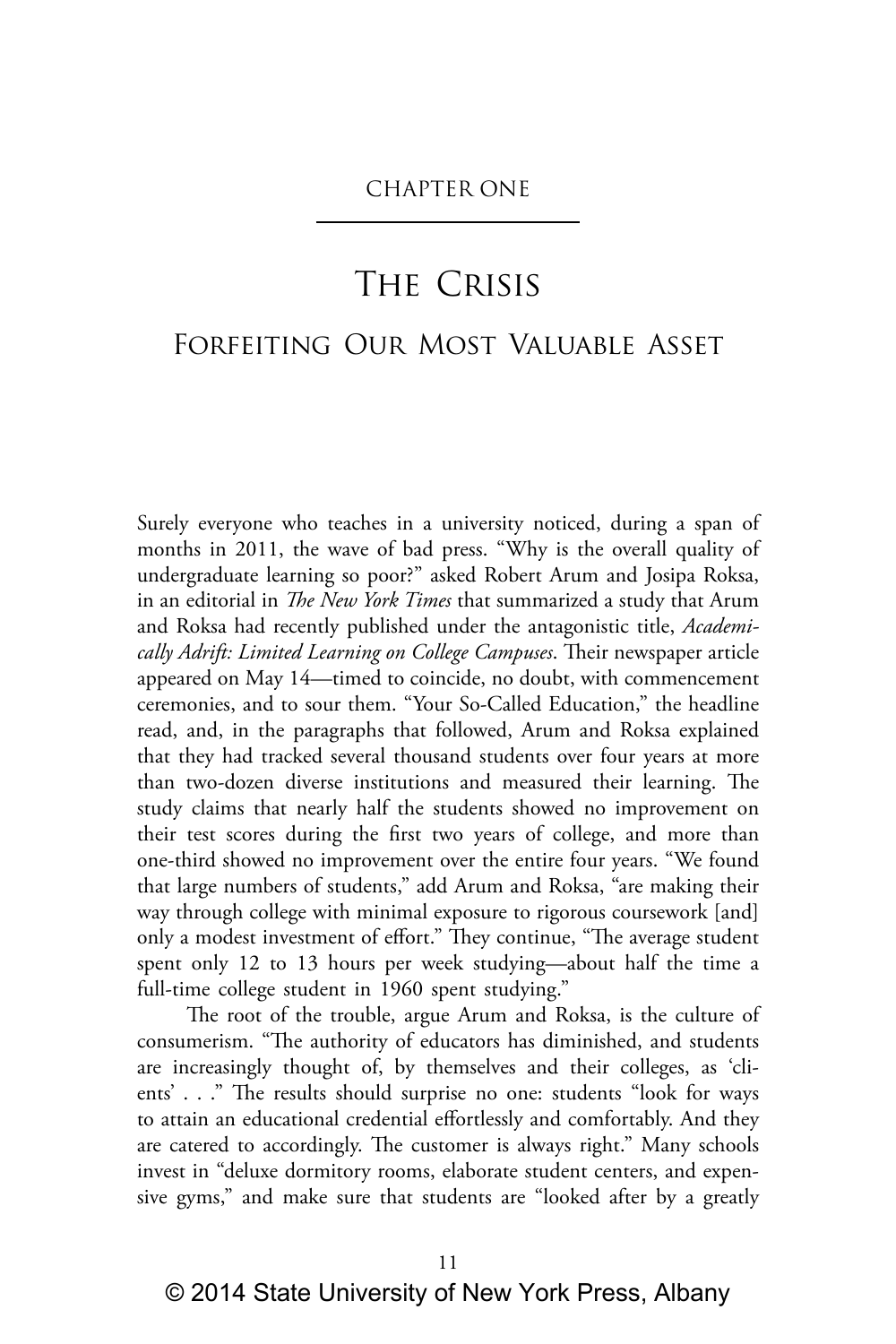expanded number of counselors who serve an array of social and personal needs." To compete nationally in this consumerist model of campus life, universities must divert funds from the educational mission and send it instead toward these amenities. Thus, students are taught by fewer and fewer full-time faculty. Still worse, universities measure the performance of these part-time workers primarily through student course-evaluations, which incentivize these teachers to "demand little and give out good grades."

This latter issue—the ease of getting good grades—also drew attention in the national press that same summer. Two months after the editorial by Arum and Roksa, *The New York Times* reported on a study by Stuart Rojstaczer and Christopher Healy that collected data on grades at more than two hundred four-year colleges and universities. They report that, today, about 43% of all letter grades given are A's, a 28% jump from 1960 and a 12% jump from 1988. While the number of B's doesn't seem to have changed much, the upward spike in A's comes at the expense of the dwindling number of C's, D's, and F's. Rojstaczer and Healy suggest that this trend began in the 1960s and 1970s, because faculty worried that D's and F's on a report card could send a young man to Vietnam, and that the trend accelerated in more recent decades for the reasons noted above: the student has become a customer, customer satisfaction is a top priority, and therefore even the most lackluster students can expect grades that will make them fairly happy. The upshot: as an editorial in *The New York Times* of December 10, 2012 put it, "The lack of meaningful academic standards in higher education drags down the entire system" (Carey A27).

Despite the apparent ease of getting good grades and the university's budgetary allowances for keeping students happy, students are generally miserable. Unprecedented numbers of students, according to the *Wall Street Journal*, are self-medicating to a degree that leads them to seek help in recovering from substance abuse, and a growing number of campuses have created what are called "recovery communities," a support system explicitly designed to help addicts stay sober during their college years through special clubhouses, recreational opportunities, scholarships, meetings, and courses (Helliker). About twenty colleges this summer formed the Association for Recovery in Higher Education, the article continues, and the recovery communities on these campuses are growing—at Kennesaw State University outside Atlanta, for example, there were only three members in 2008, and by the summer of 2011, there were fifty. If there is no such recovery community on your campus, there might be soon: Texas Tech was recently awarded a \$700,000 grant to tell other universities about its program and how to replicate it. Why? Because, among Americans seeking treatment for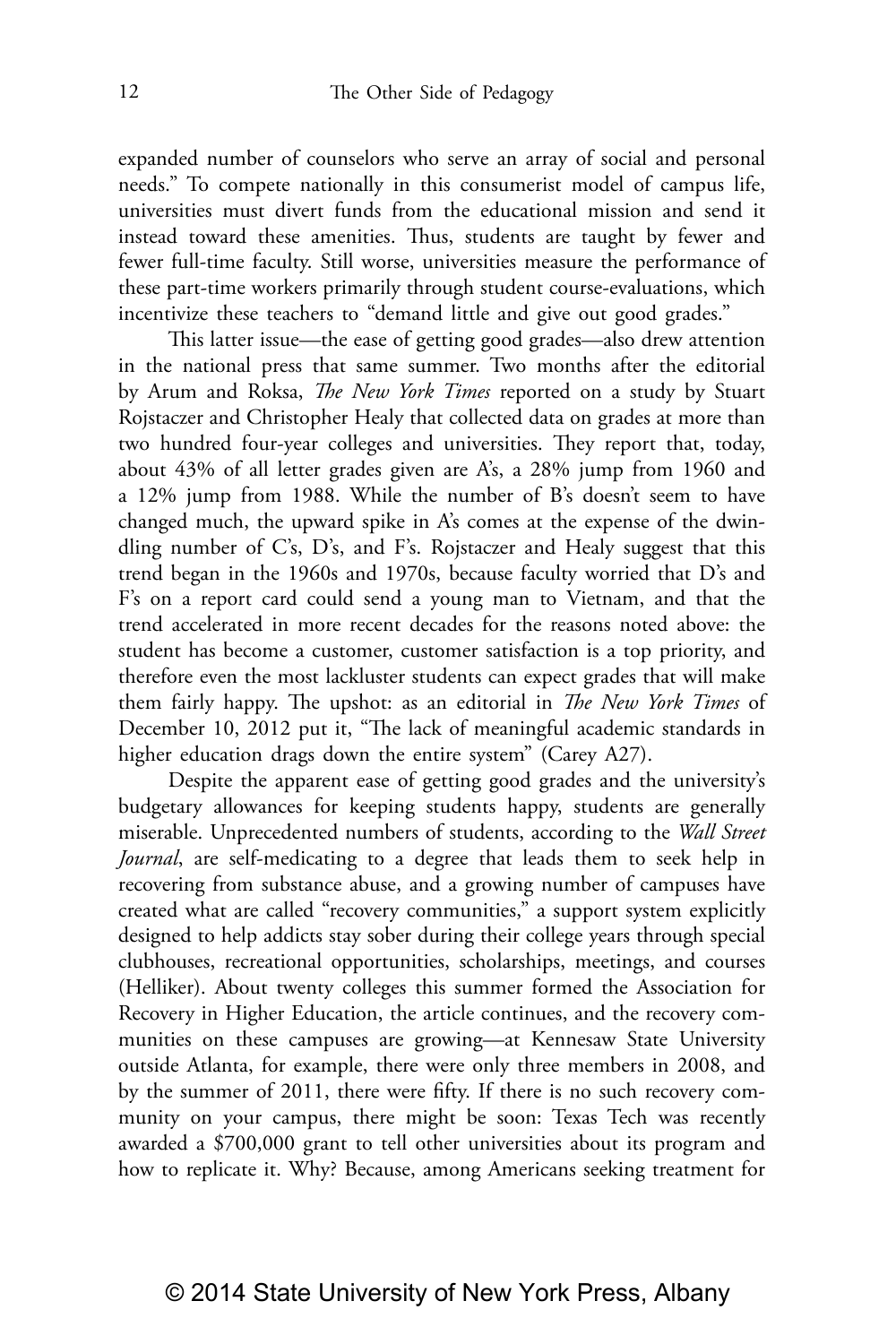substance abuse, no demographic is growing faster than students between the ages of eighteen and twenty-four. The number in this age group more than doubled in the first decade of this century.

The diminished sense of well-being is not restricted to those inclined to substance abuse. Again, from *The New York Times*, this time from January 27, 2011: "The emotional health of college freshman . . . has declined to its lowest level since an annual survey of incoming students started collecting data 25 years ago." The article, under the headline, "Record Levels of Stress Found in College Freshman," reports on a study of more than 200,000 incoming, full-time students at four-year colleges, and it notes that the number of students who claim "above average mental health" has dropped by more than 10% since the mid-1980s (Lewin A1). The study, corroborated by anecdotes from overwhelmed college-counselors, suggests that the global economic downturn of 2008 accounts for rising levels of depression and anxiety among today's entering frosh.

Very little that students encounter in their classrooms mitigates this misery. When students are taught by adjunct faculty, as more and more are—people with impossibly low salaries, zero job security, and little chance of improving their situation—their negative attitude is likely corroborated by the teachers. But even if they are taught by tenured faculty, those who would seem to be in precisely the opposite circumstances, they are learning from people who, according to a recent article in the *Chronicle of Higher Education* (June 3, 2012) seem to be "some of the unhappiest people in academe," beleaguered by "exhaustion, doubt, and even depression," their reserves of energy and idealism mostly wiped out by the job search, then the long, bedeviling grind toward tenure or gobbled up by the mundane administrative burdens that, as humanities departments in particular are downsized, must be carried by fewer and fewer people.

Regardless of the disposition of the person teaching the class, the sheer cost of a university education might undermine students' faith in the value of our courses. Consider yet one more nasty article about universities from the *New York Times* in—once again—the summer of 2011. In the "Room for Debate" feature of August 23, nine different leaders in discussions of higher education addressed the worth of what we offer: "Americans are spending more and more on education," the feature began, "but the resulting credentials . . . seem to be losing value in the labor market." The lead-off respondent, PayPal cofounder Peter Thiel, said the same thing, only more viciously: "For some people in some careers, some colleges may be worth the price they charge." However, "[M]illions of other people are paying more than quadruple what their parents paid 25 years ago (plus inflation) for a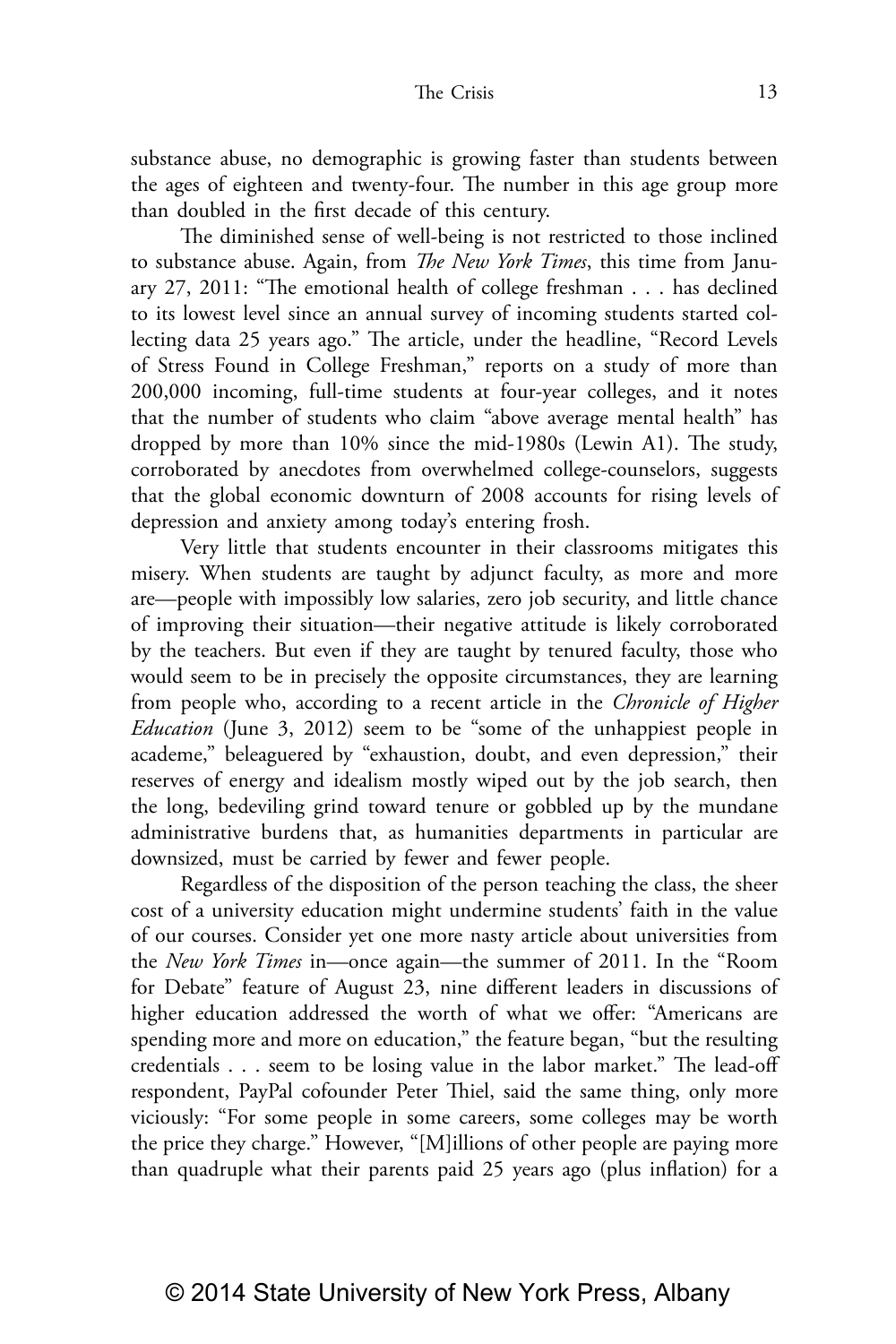vague credential, not much knowledge or skills, and a crippling amount of debt." He then draws a withering comparison: "Five years ago, the establishment was saying, 'Everyone should buy a house. Don't worry about the price. You'll earn it all back later. What could go wrong?' We know how that ended." For Thiel, the upshot: "spending four years in a lecture hall with a hangover" is an "antiquated debt-fueled luxury good" that Americans must learn to live without.

Our courses are worth nothing—or, given the debt students incur to take them, they actually have a negative value.

These dissatisfactions are hardly new. Well over a decade has passed since Mark Edmundson published his widely discussed polemic, "On the Uses of a Liberal Education: As Lite Entertainment for Bored College Students," in which he identified what then seemed a new kind of weather gathering in the culture of universities. Edmundson suggests that, shortly after World War II, with the help of the GI Bill, college enrollments grew a great deal, universities expanded accordingly, and soon thereafter they expanded yet more to accommodate the baby boomers; but because schools expand much more easily than they contract (faculty get tenured, can't be let go; and administrators aren't eager to cut their own positions), universities, after the last of the baby boomers graduated, had little choice but to market themselves aggressively to fill their classrooms. This, says Edmundson, "meant creating more comfortable, less challenging environments, places where almost no one ever failed, [and] everything was enjoyable . . ." He quotes an administrator who, in only mild hyperbole, said that admissions offices now more closely resemble marketing firms, and he notes that, "as soon as someone enters his junior year of high school, and especially if he's living in a prosperous zip code, the informational material—the advertising—comes flooding in." And he adds that, because these advertisements constitute most students' first encounter with the university, many of them inevitably continue to define their experience of the place essentially the way a shopper would, that is, as a consumer. Thus, they show little enthusiasm or passion for what they encounter in their courses, no matter how hard we try to unveil for them the profundities in this or that benchmark of civilization, no matter how vexing the revelations we try to design for them. Rather, they evince, "on good days, a light, appealing glow; on bad days, shuffling disgruntlement," much as though they were running an errand at the mall.

Edmundson, writing about his students in 1997, foregrounded the role of the economy in this comedy: "They're aware of the fact that a drop that looks more and more like the Grand Canyon separates the top economic tenth from the rest of the population." And so, inevitably, they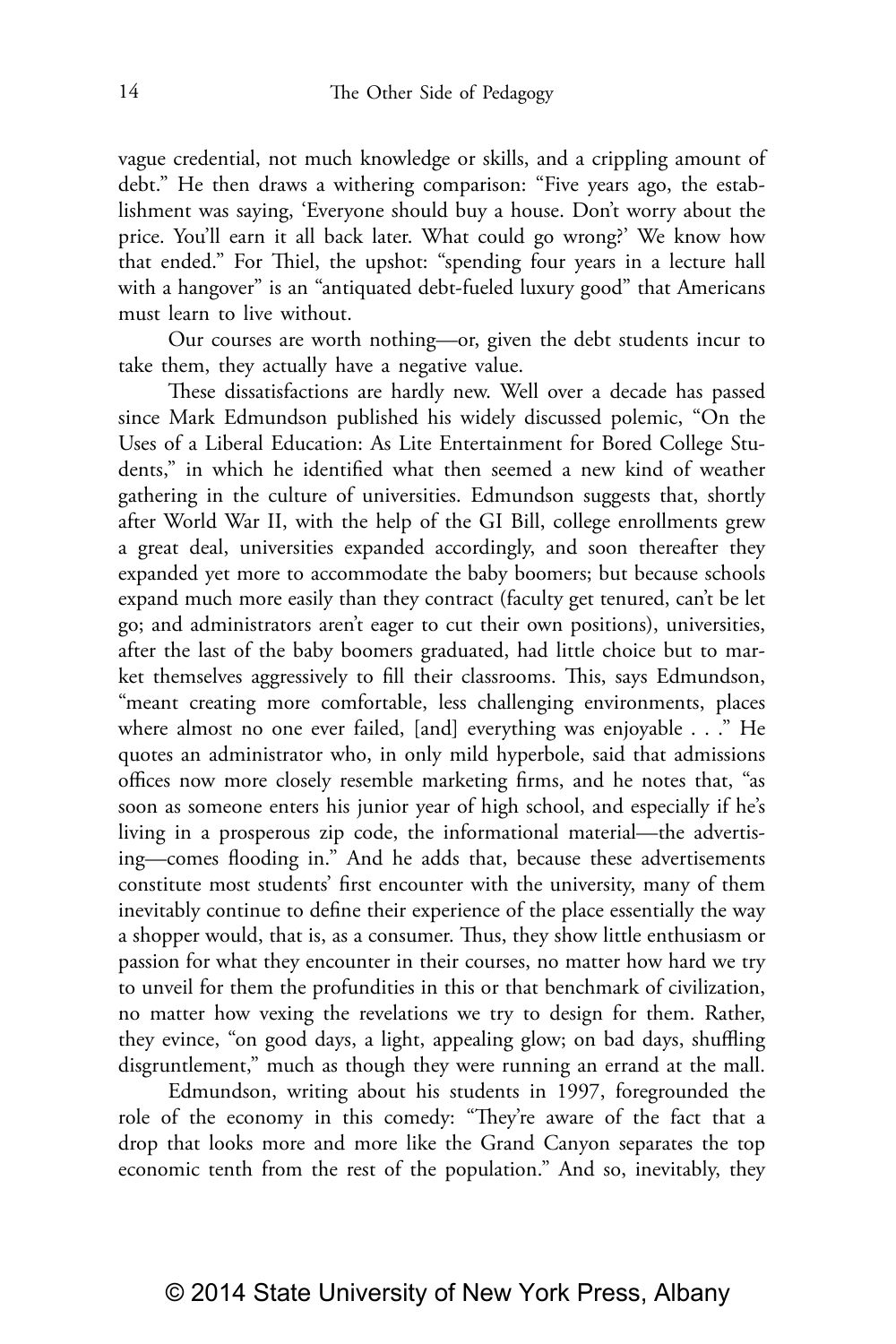are quite cautious, tolerating a relatively boring, risk-averse relation to the content of their courses—dispassionate, nonserious, low-stakes—because the business of getting an educational credential itself couldn't have much higher stakes. "We may be on a conveyor belt," they suppose, in Edmundson's view, "but its [*sic*]worse down there on the filth-strewn floor. So don't sound off, don't blow your chance." Ultimately, Edmundson concludes that his students lack any fire for their courses, any real desire to grow, because, most pointedly, they "lack the confidence to acknowledge what would be their most precious asset for learning: their ignorance." In short, Edmundson's students, in the mid-1990s, didn't feel safe and secure enough to engage directly with what they didn't know.

Edmundson calls what they don't know their ignorance, but in what follows, I'll call it the unconscious—that knowledge that, as Elizabeth Ellsworth says, we passionately disavow or ignore, and that, again, when we have the courage to engage it, is our most precious asset for learning (62). It is that part of the individual that exceeds the individual, the discourse of the other, Lacan will call it, the realm of desire as that which is always borrowed from—and directed—elsewhere, and thus is always at odds with the ego's fantasy of autonomy. Unconscious desire is what divides us from ourselves and links us to each other. In this sense, the unconscious functions much like a public. It is what—in the context of overwhelming financial anxiety—we don't have the confidence to engage, that most valuable resource that we forfeit.

Another assumption: if Edmundson's students in the mid- to late 1990s didn't have the confidence in themselves or in their world to dialogue with what they didn't or couldn't know, consider how much more acute must this phenomenon be in the wake of the last decade: the failed presidential election of 2000, the terrorist attacks of the following year, the eight-year war in Iraq that turned out to have been triggered by bogus intelligence, the much longer and even less conclusive quagmire in Afghanistan, the botched response to the failures of the federal levees after Hurricane Katrina, and, of course, the financial downturn of 2008, which has struck at the very heart of the consumer culture that owns so many students. What Edmundson casts, in the mid- to late 1990s, as boredom and superficiality among undergraduates has surely morphed by now into a bitter anxiety about the social structures they are inheriting and the job market they face after graduation and, most pointedly, the costs they will incur in the meantime.

Whatever is draining university classrooms of the high regard they may once have enjoyed, surely no one would dispute that campuses could do a great deal more to enable positive forms of human connection. In Terry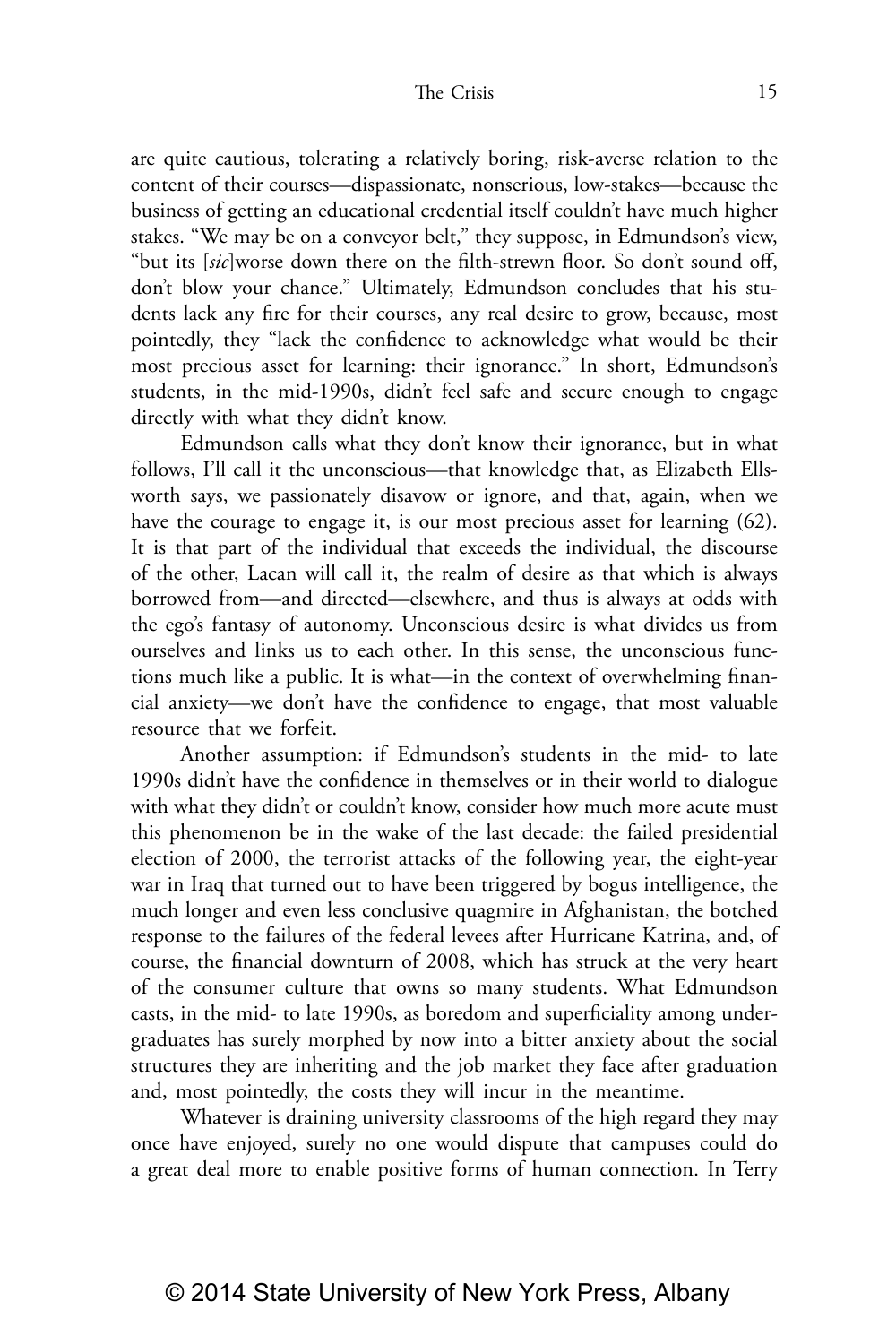Eagleton's words, we need to invent new forms of belonging (21). Or to put it in ways that may seem awfully old-fashioned, even crusty, to today's readers, we need a new set of standards, a fresh articulation of our values, a way of organizing our reflections on how we interact with students, a scheme for guiding these interactions, and improving them. Some might hear what I'm saying as a plea to get tougher when we grade, but that's far too simple. We should not simply give more C's on student work, but rather judge their work—and ourselves—more carefully, more rigorously. We need a new way of talking about how we talk with students.

We need, most specifically, the conceptual tools of psychoanalysis in order to speak to, with, and about what we can't know, to re-access our most valuable asset for learning—the unconscious. In fact, if the classroom itself can be thought of as a miniature emblem of public space, of intersubjective desire, of the unconscious, then perhaps that's why it has become in recent years an object of such vitriol. Precisely because we live in such a rattled era that no one has the confidence, much less the courage, to engage its potentials, it has become a target for aggressive critique sponsored by empirical studies that naively hope to measure gains in knowledge. In the most extreme eruptions, it becomes a hunting ground for crazed gunmen bent on mass slaughter.

### The Roots of Our Crisis

My project partially echoes Thomas Rickert's *Acts of Enjoyment: Rhetoric, Žižek, and the Return of the Subject*, when he asks why our pedagogy so often seems relatively ineffectual: we train students to be attentive critics of culture and ideology, yet this training all too rarely induces real transformation in their lives (3). Rickert suggests that perhaps we need to understand that "the performative and symbolic aspects of pedagogy are as important, if not more so, than the specific content" (207). In other words, *how* we teach might shape students more directly than *what* we teach. What, then, are the key points to bear in mind as we devise our relationships with our students? Most of us embraced, quite some time ago, the Freirean, decentered classroom, so why then aren't more of our students becoming the awakened, engaged activists that, presumably, they should become? What are we, in our conversations with them, *not* doing?

What if our students' uncanny ability to decipher the sorts of people we are and their deep-seated impulse to mimic us explain their reluctance to discover, in themselves, a meaningful sense of agency and desire with respect

## © 2014 State University of New York Press, Albany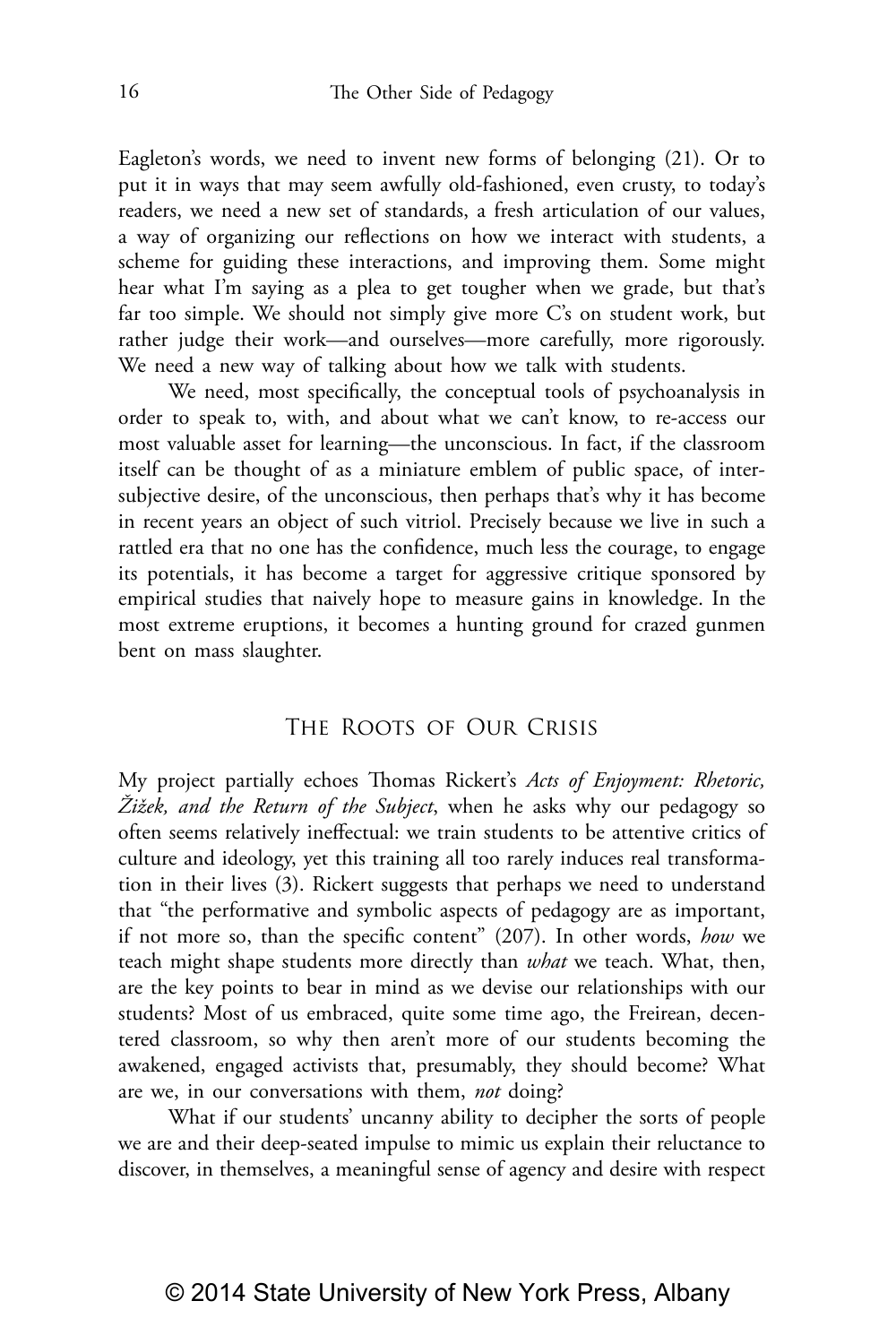to their course materials and wider culture? Are they simply following our lead, as our own doubts about agency spread to them? I think my hunch would be confirmed by John Schilb, who, as editor of *College English*, spoke, at the MLA in December 2009, about this pervasive preoccupation with the issue of agency that he sees in manuscripts submitted to the journal: "Many of us are earnestly, even frenziedly trying to develop a theory of it, in the belief that otherwise we'll lose it." And he continues, "Our nervous harping on agency is driven by a dubious assumption: namely that in order to intervene in the world, we must have a full-blown theory of how our behavior can matter." Until we have such a theory, such a justification in hand, we suppose that can't do anything else—that is, that we're stuck, and our Prufrockian hand-wringing over how to proceed only drives our students ever deeper into slackerdom.

This problem began, argues Terry Eagleton, early in the twentieth century, when, in the aftermath of the First World War, artists were working through the impossibility of restoring what they saw as the comforts of the old, relatively well-ordered universe of the nineteenth century; by roughly 1960, however, these artists had become familiar, even domesticated, and the challenging, heroic-dissident strain in their pessimistic vision migrated to the realm we've come to call theory. The phase from roughly 1965 to 1980, says Eagleton, saw the extraordinary, now famous projects of theory-building, and given the mandate to pessimistic dissent inherited from the artists of the 1920s and '30s, these theories focused on what lay just beyond theory's reach, the stuff that no one can ever fully articulate: difference, the unconscious, the body, desire. This movement eventually exhausted itself, Eagleton claims, and by 1980, had largely collapsed. In its wake, intellectuals became preoccupied with the local: "micropolitics," Eagleton quips, "broke out on a global scale." And the new object of study—"culture"—took shape through the widespread assumption that theory was sheer futility. By 1989, the two greatest proponents of what Eagleton casts as the new "anti-theory," Richard Rorty and Stanley Fish, had decided that theory was merely an attempt to justify one's way of life. That is, it seeks to give you reasons for living the way you do, an explanation; but, for Rorty and Fish, this is ultimately neither possible nor necessary. As Eagleton paraphrases them, "You cannot justify your way of life by theory because theory is part of your way of life, not something set apart from it." And what counts as a "legitimate reason or valid idea will be determined by your way of life itself. So cultures have no foundation in reason. They just do what they do" (54). In short, for the antitheorists, cultures cannot be theorized or evaluated, because you are always either judging from within some culture, your remarks redundant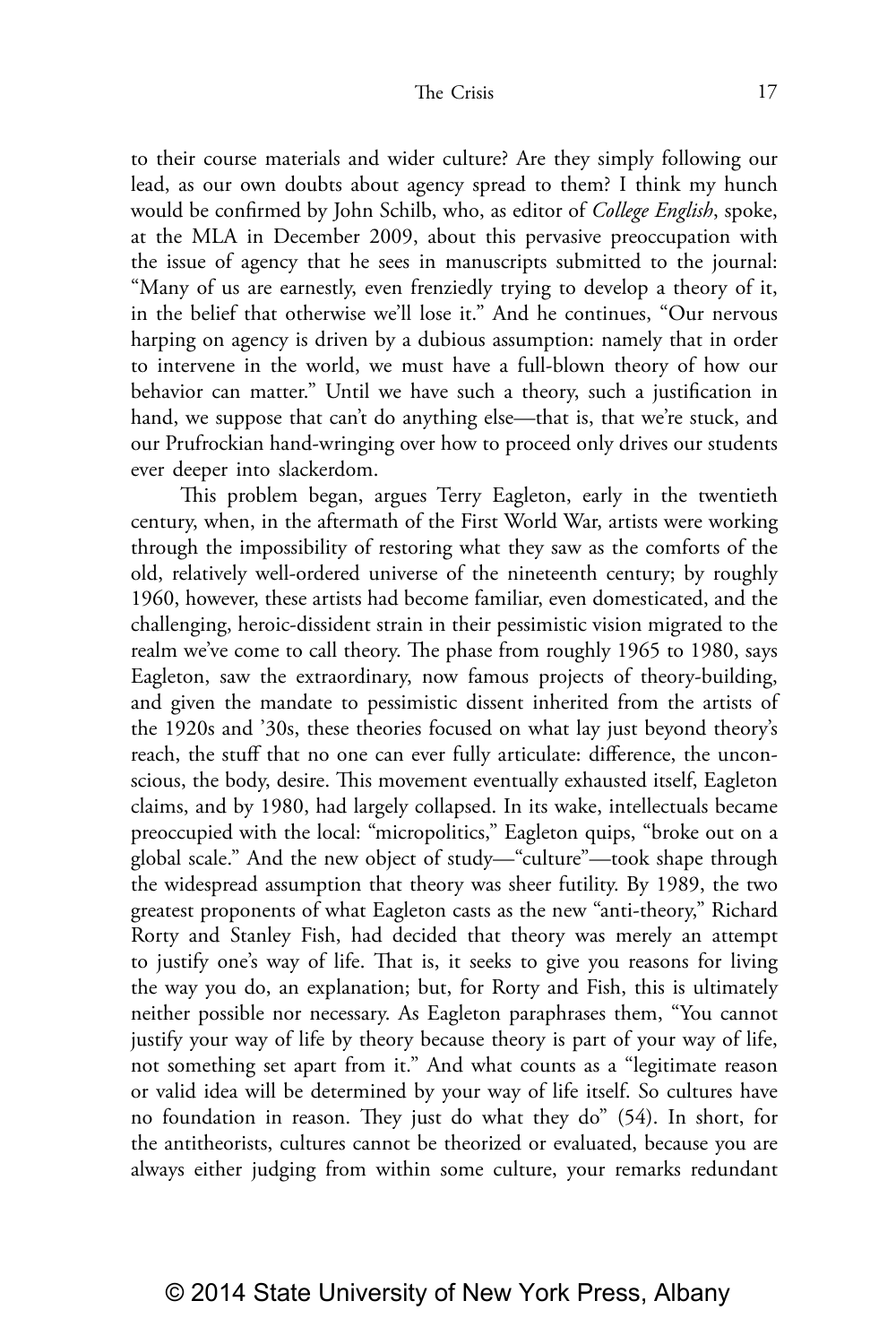and complicit, or you're outside it and thus ultimately uninformed.

This obituary on high theory—in fact, on all thinking—would be corroborated by Edmundson, who contends that, in the classroom, we've seen the flowering of cultural studies as, at worst, a vapid substitute for thinking: the students-as-customers "[get] what they most want—easy pleasure, more TV"; that is, increasingly light and directionless chatter about what students like and don't like about, say, the latest Madonna album. In short, in the absence of any critical framework or distance, any theory, the classroom becomes a place where students merely "groove to the product."

To resurrect theory—that is, the sense that one can and must interpret, analyze, reflect on and converse with what one does not already "understand," to construct thereby tentative meanings, possible ideas, to experiment with them and the new purposes, desires, and conversations they engender—this, says Eagleton, is the project at hand. Rather than simply substitute "culture" as the new foundational term, where God or Nature or Reason once stood, a bottom line or endgame for all of our work; rather than suppose that we are such pure products of our time and place that we cannot step outside of that context to theorize it or criticize it or even engage in genuine dialogue with it; rather than accept our paralysis and pass it along to our students as the essential lesson they learn from us; rather than despair over our inability to rise to some impossible, transcendent spot from which to mount critique, we should instead embrace the fact that part of our culture is an array of habits and modes for critical dialogue and interpretation, a vast array of strategies for haggling over value and meaning. This, Eagleton would argue, is what we should pass along to our students.

In fact, as Eagleton says, this is a key way that humans differ from other animals; it's not simply that we interpret things whereas they do not (all sensory faculties in all animals are mechanisms that enable creatures to interpret their surroundings). Rather, humans differ because they can interpret their interpretations, and this doubling or reflexivity is what makes us human. We can think about our own thoughts, contemplate their limits, delineate, in turn, our ignorance, the places where what we know sheers off into that which is distinctly other and not known. In other words, culture, says Eagleton, is not a prison house, neither is language; rather, within them are sets of tools for interpreting our interpretations of the external, material, and social world, for engaging and interacting with that world with increasing complexity, subtlety, and power. More to the point: cultures are always porous, they open onto the *other*, and even as they strive to locate and script a role for this other, this otherness constitutes more than enough free space from which or with which to mount dialogue, the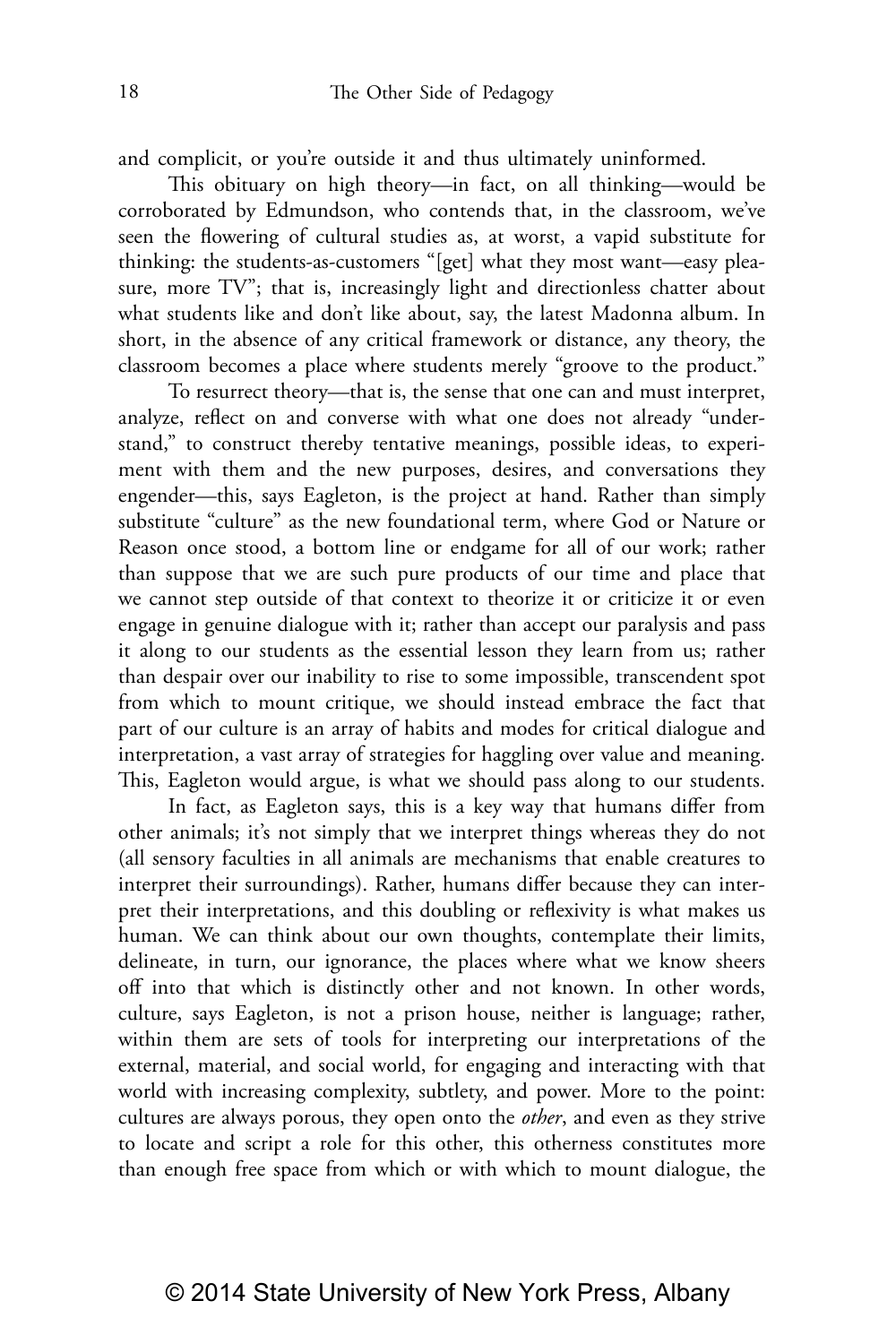sort of critical interpretation, reflection, and analysis that are the definitive, even signature activities of the human. After all, no matter how much we pretend to the contrary, this other, from which or through which or by which we are spurred to interpret, is always with us—our primary asset, as noted earlier, for learning.

It's the unconscious, what I'm calling pedagogy's other side. As Eagleton puts it, "Human bodies are not self-sufficient. [Rather] there is a gaping hole in their make-up known as desire, which makes them eccentric to themselves" (129)—that is, always attuned to the other, as that which they cannot fully know but rather can only interpret and must interpret, continuously, as an essential activity of desire. Indeed, all the processes of the human subject, its development, its knowledge, its enjoyment, its efforts to communicate, all these are necessarily transpersonal or intersubjective phenomena, all suffused with desire, a force that, again, divides us from ourselves and links us to each other, and, as such, is mostly repressed, rendered unconscious by the ego's fantasy of autonomy.

As I'll show, an especially useful tool for the ongoing work of interpreting desire—for most fully inheriting our humanity—is a particular rhetoric called psychoanalysis. To say it another way, as Elizabeth Ellsworth does, to be human is to have an unconscious, and I maintain that the most powerful rhetoric we have for advancing our humanity, for advancing our conversation with the unconscious—for advancing, in William Covino's wonderful phrase, the art of wondering as a prerequisite for learning—is the discourse I place at the top of my developmental scheme, the discourse of analysis.

This is what I felt I saw in that service-learning course that provided the initial spark to this book, the course in which my students (all of them white) tutored seventh-graders (all of them black) at a nearby junior-high school here in New Orleans. My students in that course reached further and further into dialogue with worlds that differed sharply from their own, became deeply energized by the experience, and produced work that they felt to be the most valuable schoolwork they had ever done. They were growing and changing before my eyes, becoming the sorts of artists/activists that heretofore they had only revered from afar, in so far as they had ever been able to imagine such a type. They were, while doing the work of that course, engaging what it means, in Eagleton's terms, to be human—the humanities—as fully as possible. It was serious fun.

But this does not mean that they had written their way into some sort of triumphant and absolute connection to each other, to me, to the seventh graders they tutored, or, for that matter to anyone else. The class project was not in any obvious, straightforward sense a "success." However,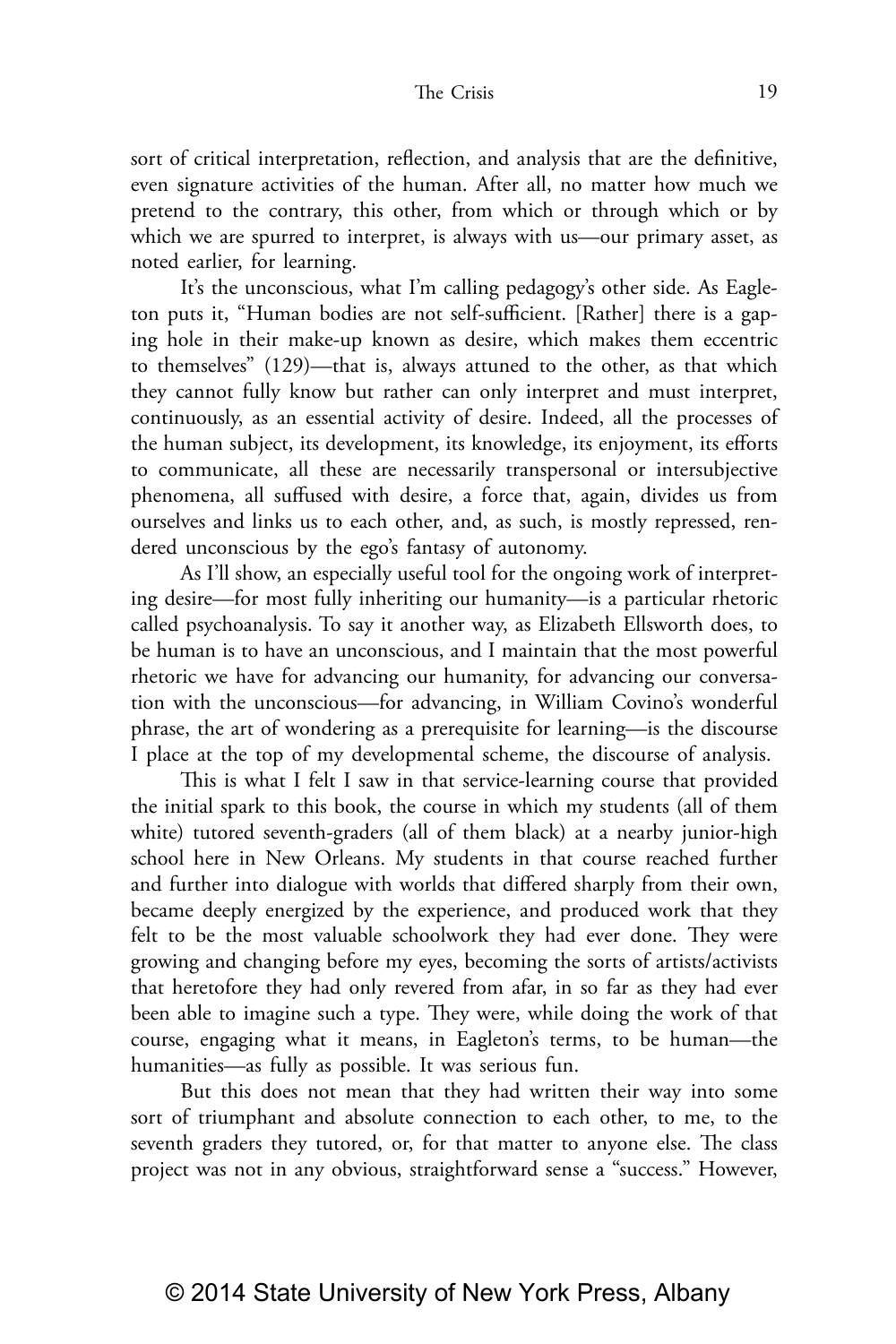our various disconnections did not fuel a crisis of confidence in our work, did not share in the broader despair that purportedly colors campus life in our time. On the contrary, it spurred them to keep playing, to feel that their revolution, as they came to call it, had only begun.

Unfortunately, this disconnection, in our time, is interpreted only as failure, and hence the rash of nasty "studies" reported in the *New York Times* in recent years. But, as my students would insist, there is a very different way to understand this disconnection: it can spur the desire to try harder, to dig deeper, to explore and experiment with yet more imagination and ambition.

### Forms of Disconnection: The Four Discourses as Modes of Address

Traditionally, the topic of modes of address, as Elizabeth Ellsworth explains, is used to question how the dynamics of social positioning get played out in the viewing of a film: viewers implicitly ask themselves, "who does this film think I am, and am I willing to be that person? Will I enjoy and benefit from that identification—or recoil from it—and to what degree?" She adds that the viewer is never simply, singularly who a particular film thinks the viewer is. And good filmmakers understand this, so they create multiple "entry points" or places where the viewer might choose to identify. Moreover, viewers are capable of temporarily adopting identifications that would seem to violate what they consciously espouse as their values. Owing to all this complexity, flexibility, and movement, many have come to think of a film's mode of address as not a static, stable structure, whereby the film tries to "fit" a viewer; instead, the mode(s) of address, in addition to being always plural, become fluid "events" of more or less fleeting, overlapping intervals with ultimately indeterminate boundaries (26).

As with films, so with college courses: when you teach, argues Ellsworth, you take up certain positions within structures and relations of power, knowledge, and desire, and you invite students to take up corresponding positions—or, rather, you insist. And students basically follow along. As Mike Rose noted in *Lives on the Boundary*, "Students will float to the mark you set" (26) and take on—sometimes with a vengeance—the identities you assign them. How you address students thus has a lot to do with who students come to think themselves to be. Teachers, in short, play an important role in shaping their students' relationships to power, in shaping how they configure the dynamics of knowledge, ignorance, unconscious desire, otherness, and in turn, their prospects for developing the ability to interpret their thoughts and experiences (6).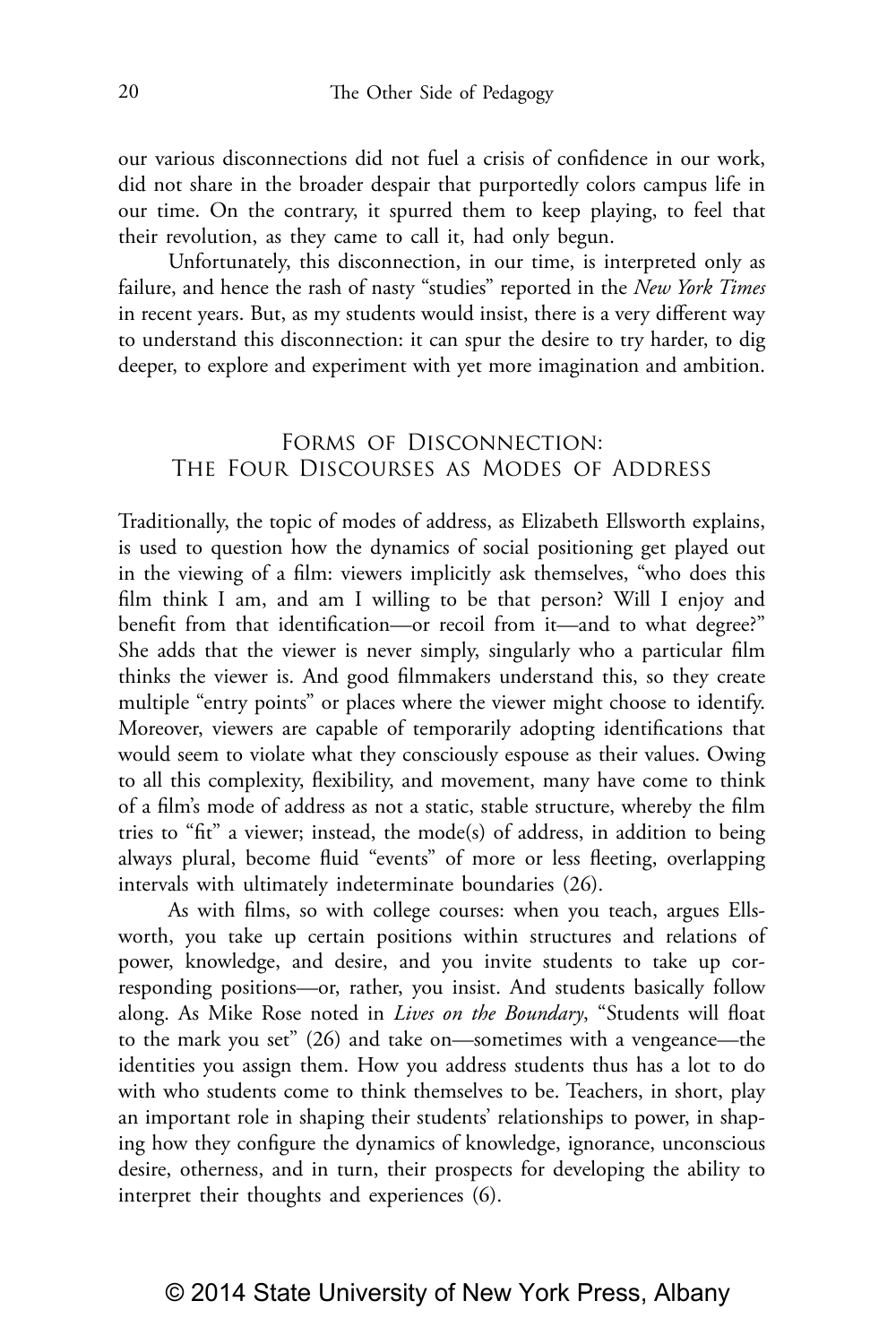Yet despite the utter centrality of the concept of modes of address to any understanding of processes of teaching and learning, these modes can be nearly impossible to discern and engage effectively. Ellsworth continues, "The workings of power and social positioning in the pedagogic relationship—especially a pedagogical relation with all good intentions—can be delicate and seemingly intangible." Unlike "nearly straight, highly visible . . . high-tension wires" these pathways of fleeting, partial identification are like "thin stringy traces. . . . like the twisty and entwined chocolate bands running through a marbleized cake." She adds, "Try to follow one of those bands. Better yet, try to extract one for a good look" (6).

The difficulty of consciously engaging this issue of modes of address in our teaching is only a prelude to a much greater challenge: the paradox by which modes of address, despite their overwhelming power to dictate who teachers and students together become, *also always fail*. That is, Ellsworth argues, pedagogies *always* address students in ways that are clumsy, hamfisted, and way off the mark; and they do so not simply because, say, they would seem to hold out the invitation to something exciting, but then deliver something that intermittently veers in student experience toward the deadly boring. Rather, inherent in the very concept of modes of address is this incontrovertible reality of failed connection, because even when one addresses one's self, this gesture is always shot through with fantasy, desire, and aspiration, marred by inadequacy and incompletion and the equally biased voices and bent perspectives of others, so much so that one can never quite know for sure where one stands or who one is on one's own terms, much less in the eyes of some other, still much less who and where those others might be. Lacan himself, in an especially provocative iteration of this idea that perfect connection between people is impossible, said, in Seminar XX of 1972–73, that "There is no such thing as a sexual relationship" (*Le Séminaire* 17).

Ellsworth would likely argue that students neither learn exactly what we teach nor precisely when we teach "it," nor do any two students learn quite the same "it." As she points out, "Pedagogy, when it 'works,' is unrepeatable and cannot be copied, sold, or exchanged—it's 'worthless' to the economy of educational accountability" (16–17). Ellsworth continues, "the discontinuities that inevitably foil communicative dialogue invite us to think of pedagogy not as representational practice but as performative act," as in Thomas Rickert's point noted earlier. It is not about "explaining" or "representing" something that is elsewhere but is rather better understood in terms of creating an event in the here and now, a dynamic performance suspended between self and other, between prevailing categories and systems of thought, between what precedes and what follows the eureka moment of intellectual growth.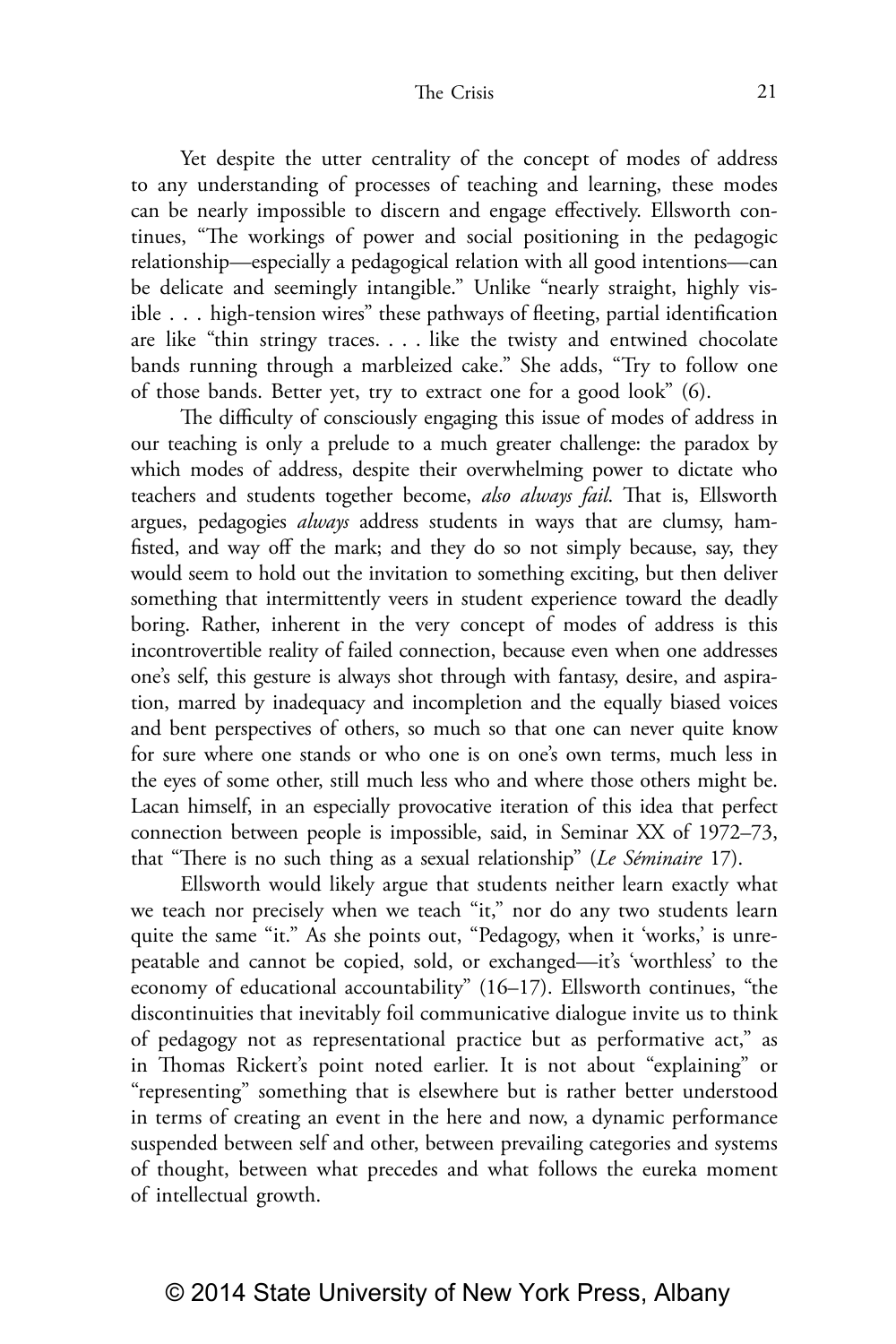To be a great teacher, in this light, is not to achieve somehow perfect communication with your students, in which they take full possession of exactly the same contents you command. This fantasy, so central to the discourse of mastery, so disturbing from an ideological standpoint, will always, thank God, fail. In contrast, to be a great teacher is to assume the "failure" (the ignorance, the unconscious) noted above and transform it into a spur for ongoing, creative reflection, critical dialogue and inquiry, a springboard for the adventure of insight, a constantly renewed opportunity for more thinking, more talking, more writing, more learning, and more growth.

Unfortunately, as Ellsworth notes, the teacher's job is too often "framed as one of neutralizing, eliminating, or distracting students from the differences between what a curriculum 'says' and what a student gets . . ." Nonetheless, she continues, "As long as classroom relations are shaped by broader social, racial, gender and economic antagonisms [as they always will be], educators cannot foreclose the space of difference between address and response" (41), and cannot close down "the fear, fantasy, desire, pleasure, and horror that bubble up in the social and historical space between [people]" (41). Drawing on James Donald, Ellsworth suggests that we most often deal with this volatile, differentiating space between the curriculum and what student's "get" or "take away," between, for that matter, any addressor and addressee, through popular cultural forms. For example, horror films, or any other spectacle of the monstrous, the grotesque, the uncanny, from *Beowulf* to whatever opens at the multiplex this Friday, all of these forms, suggests Ellsworth via Donald, are ways we figure and thereby strive to deal with, perhaps even vanquish, what doesn't fit into the fantasy of perfect and complete transaction between communicators.

In genuine growth, however, we don't vanquish these monsters, but rather flag them as positive. Indeed, if there were such a thing as salvation, they would be markers on that pathway; not demons we should flee, but the stars that help us navigate. This open-ended embrace of the monstrous is its own reward, of course, the only salvation.

More specifically, when we intuitively assume that there must be more to us than purely and simply what the institution of school thinks we are, when we resist in countless ways the banalities of absolute normalization, when we capitalize on the "noise" that disrupts the ideal of perfect communication and insist instead on a certain excess, we arrive at what psychoanalysis calls the unconscious, and the unconscious is what prevents the dreary totalitarian dream of total control and points the way instead to experiences of desire, a sense of agency, in the public sphere. If there were a perfect fit between what school says we are and what we really are,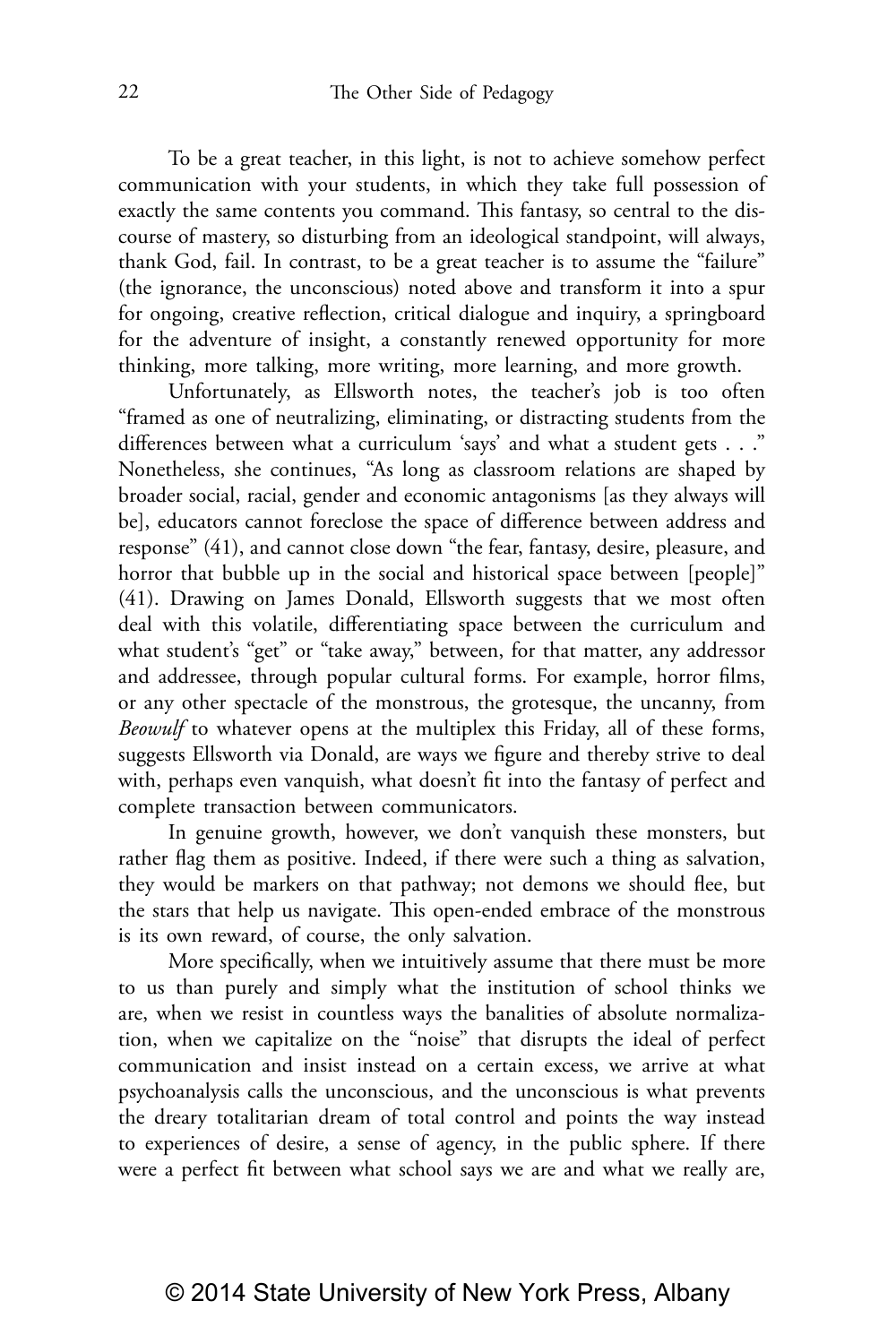then that would be the end of all dialogue, all struggle, all negotiation, all movement, all the oscillating vicissitudes of consensus, dissensus, and desire, ultimately all humanity—the triumph of the totalitarian machine (50). And again desire generally aims in the opposite direction; desire, at last, *is* this insurgency, this insistence on differentiation, on excess, even an excess with (dis)respect to what we can consciously know; that is, it is largely unconscious. And it is a monster that must be vanquished only if seen from within a bureaucratic, totalitarian fantasy of absolute control and perfect communication. Otherwise, again, it guides the path forward. This is the project of psychoanalysis.

### Toward a Psychoanalytic Knowledge— A Science of the Particular, a Rhetoric of the Unconscious—for the University Classroom

The project of psychoanalysis is beautifully illustrated by Paul Verhaeghe in *On Being Normal* through the contrast of two scenarios. When a child exhibits certain symptoms such a rash and fever, the parents will take the child to a doctor who will look at the child and link the symptoms together and, in turn, to a generalized syndrome on an objective continuum of health and illness, then set forth a treatment that will return the child to a prior optimal state. However, in contrast, suppose a teenage boy has developed the habit of stealing cars and joyriding down the highway in them: his parents insist that he speak to a different kind of doctor, one who will listen to him and develop an interpretation of the roots of the behavior that extend well beyond the boy himself; the doctor will explore how the teenager has unwittingly inherited certain conflicts from his parents and their relationship, and how he is perhaps unconsciously striving to reconcile these conflicts, to regain something that these conflicts, he feels, are costing him, by producing the symptom that is the problematic behavior. The more the doctor listens to the boy, the less he will link the symptoms to a generalized syndrome, and the more he will connect them to increasingly particularized roots that are not simply unique to the boy but extend into the particulars of the intersubjective web in which the boy is, as humans always are, unconsciously imbricated. In Verhaeghe's example of the teenaged car thief, it turns out that the boy only steals Mercedes, that his mother comes from a well-to-do family in a nearby town named Mercedes, that the boy always ditches the cars there after an evening of joyriding, that the father is a working-class striver who has prospered and whose wife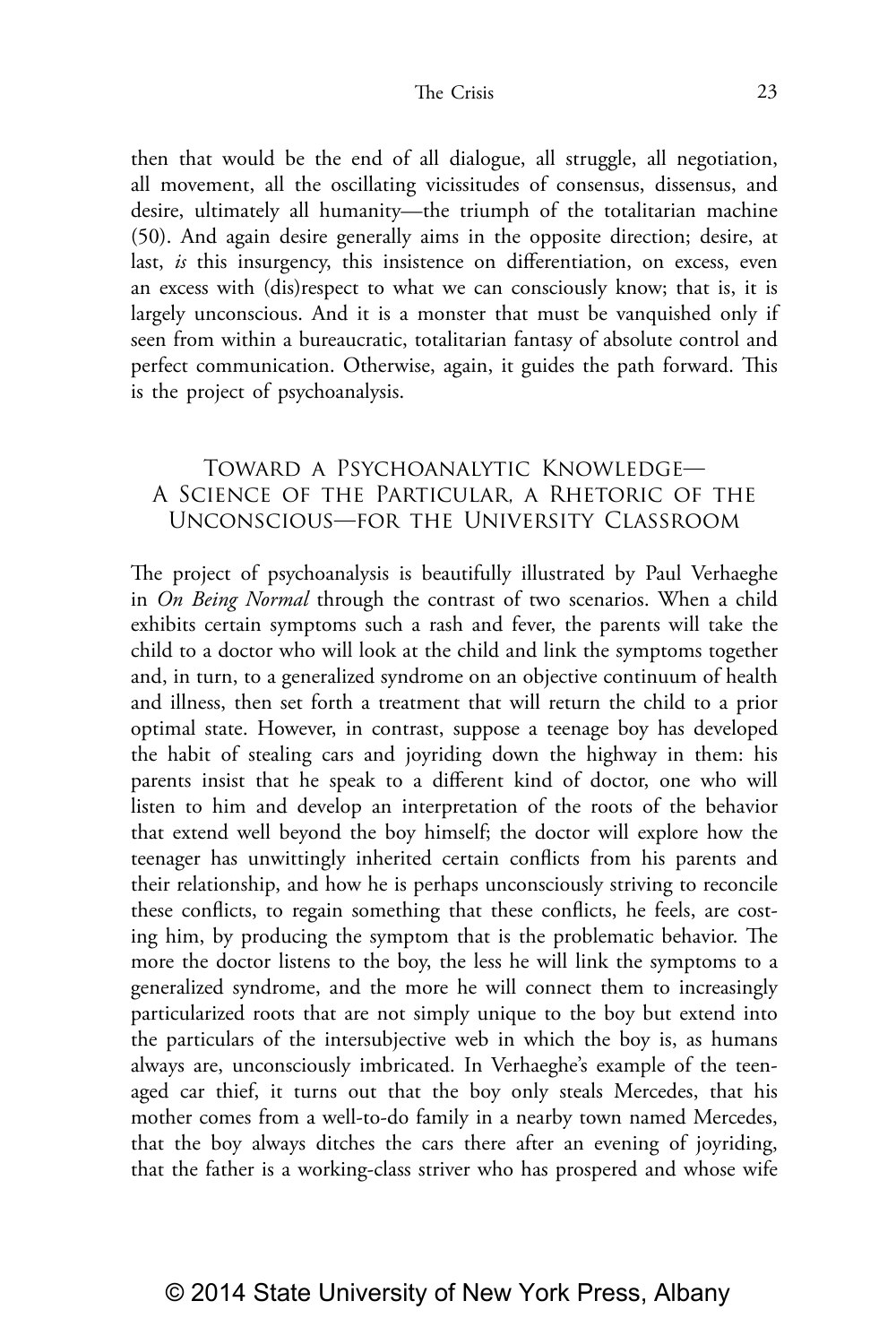(the boy's mother) is betraying with a secret lover. What exactly does all of this mean? Whatever it means, it means only in this case, making it very different from the fever and rash that, in the other case, the other doctor called chicken pox and cured with a standard prescription. It differs too in the way it is transmitted: chicken pox moves from one person to another via germs that are always the same; the other boy's problem, however, arises from within the spaces between people via symbols that are always unique. Thus, as Verhaeghe puts it, psychoanalysis is a science of the particular, and, as such, its understandings are always limited, tentative, provisional—that is, they are interpretations, efforts to think about and talk with what we can never fully know, the project Eagleton puts at the center of our humanity and that Lacan teaches us to call the discourse of analysis.

In sum, the analyst's goal will be to extend an interpretation, as far as possible into the particular by way of replacing the less communicative "interpretation" of his life that the boy is setting up via the activity of stealing cars and joyriding. But the analyst's interpretation is by no means absolutely communicative. Unlike the medical doctor, he has never been asked to understand in any absolutely complete way; has never been required to disavow the unconscious and his or her own full complicity in it. In contrast, the medical doctor seeks a communicative dialogue that ultimately transcends the distance between two people, an erasure of difference, and in turn all unconscious desire. It is repression, a will to ignorance that often articulates itself as the inability to tolerate multiple possibilities of interpretation, and, in turn, the inability to play with different meanings, perhaps the inability to do anything at all but mechanically repeat the insistence on the illusion of the sameness.

Thus, a psychoanalytic pedagogy does not cast knowledge and ignorance as quantities in a binary ratio, as when college graduates would say that after four years of college, they now "have" more knowledge and less ignorance, and that therefore they got their money's worth and can be counted another satisfied customer. Rather we need to understand learning (development, growth) not in terms of knowledge that is opposed to ignorance, but rather in terms of knowledge that is more and more dynamically—critically, creatively—engaged with ignorance, with the passion to ignore that is the unconscious.

As Elizabeth Ellsworth says, this passion for ignorance is shaped by cultural norms that code desire and knowledge into categories of illicit and licit (62), and most broadly, desire seeks to delete any knowledge that would threaten one's public self-image, one's ego. Again, the passion to ignore (to be ignorant, and therefore innocent) and the passion to learn are not in a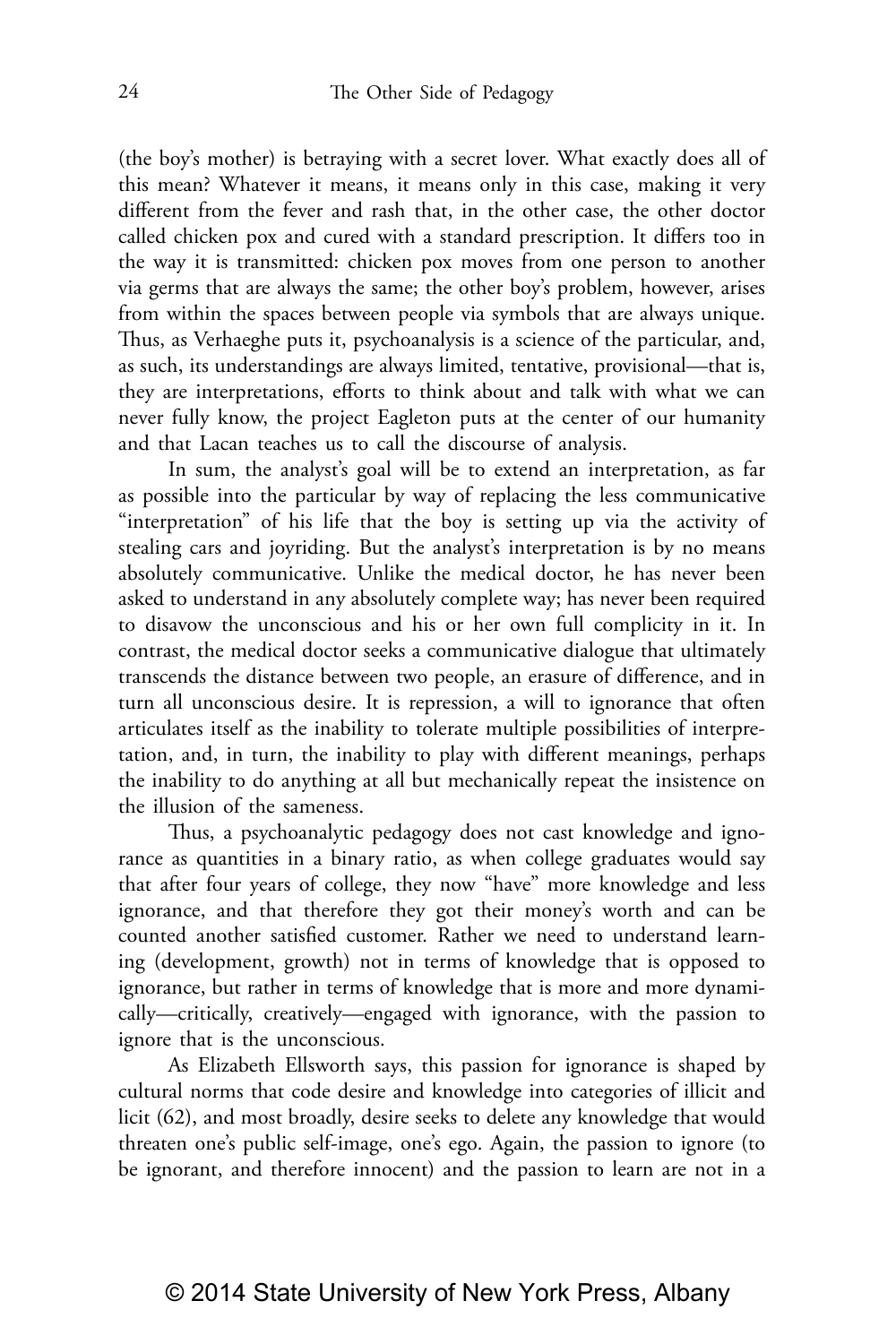simple binary dynamic; rather they are like different sides of the same sheet of paper that one keeps crumpling up and flattening out and then recrumpling anew as the continuous activity of the human subject (Ellsworth 52). That is, when the unconscious represses something, it does not tuck it away in some remote recess, like buried treasure; rather it has simply been encoded in symbols that our conscious selves aren't inclined to interpret; and, as such, the "repressed" is always hiding in plain sight and continues to speak all the time through metaphors and symbols (68)—that is, through a rhetoric, a rhetoric that in the discourse of analysis, one interprets and engages and uses for the most careful and well-informed response possible. A rhetoric of the unconscious.

A rhetoric, of course, is what writing teachers help their students to use more and more ambitiously. And so what I'm proposing here is that we writing teachers learn to think with and to model for our students, even to teach a special kind of rhetoric, one that will trigger significant, even ongoing growth for them, a tool for learning long after they've left our classrooms. Granted, many who think about the teaching of writing agree that students only really learn their course materials when they are writing about them, that the sorts of cognitive activities involved in creating a text are the same as those involved in creating an understanding, and ultimately that learning to write is the quintessential form of all learning, the tool that makes all other learning possible. But I'm offering here a more radical and strange idea: that psychoanalysis serves in these same ways that writing does, that, more specifically, a rhetoric of the unconscious hinges on an inherent incompleteness or irreconcilable lack that it articulates as the permanent open-endedness of dialogue, the art of wondering; a rhetoric of the unconscious that one can't resist dabbling in when one is writing, when one is learning. The more deliberately one can do this, the more informed one's dabbling in this rhetoric, the greater success one is likely to have in the projects of writing and learning, of articulating new knowledge and conveying its meaning to a reader. Thus, what we teach when we teach writing is how to have a more and more articulate dialogue with the unconscious, which is what the discourse of analysis is, what it teaches.

### Raising the Dead

In the early weeks of 2012, on a chilly and blustery evening in Brooklyn (to be exact, the date was Friday the 13th), a funeral was held for psychoanalysis. The event was orchestrated by Jamieson Webster, whose book, *The* 

### © 2014 State University of New York Press, Albany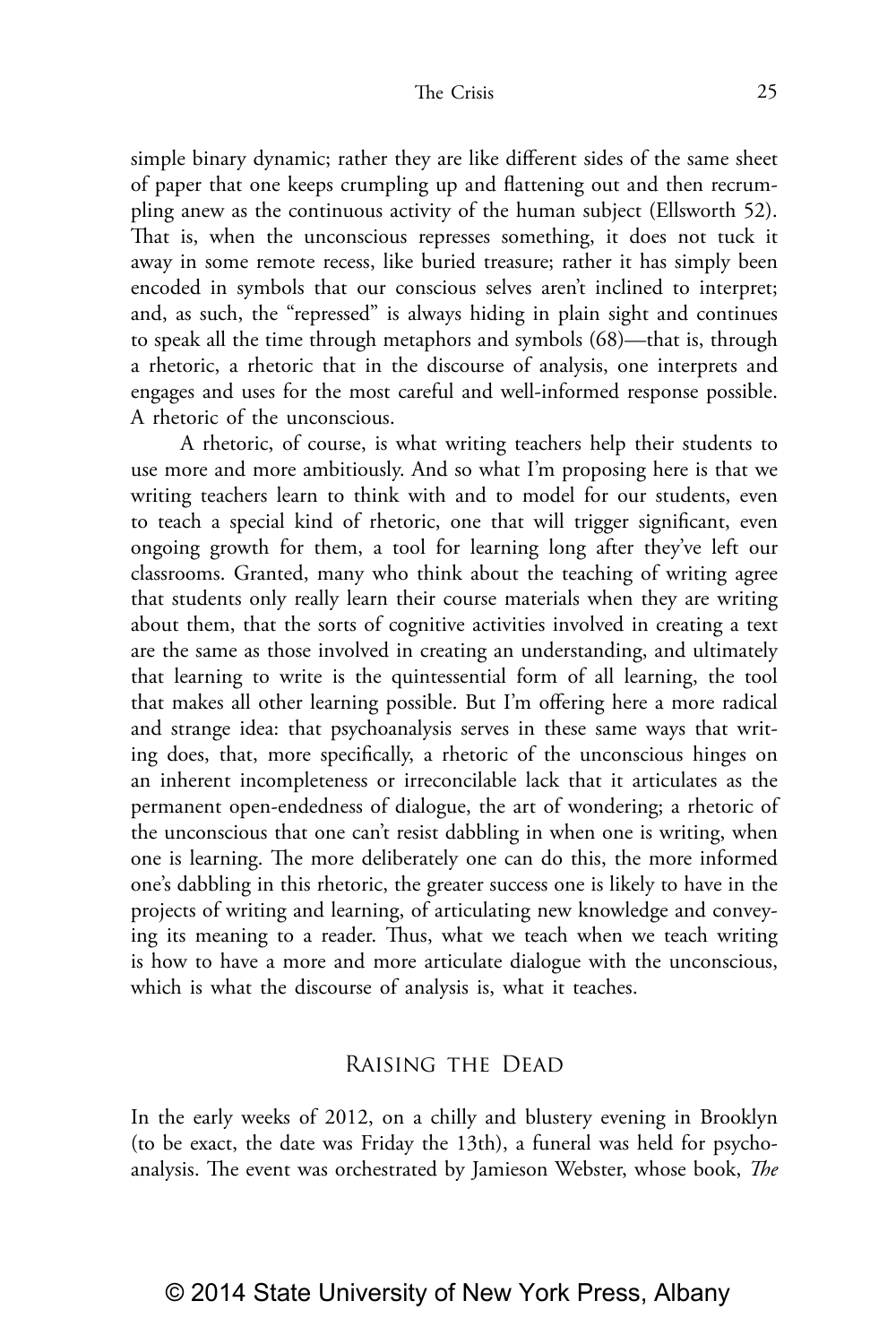*Life and Death of Psychoanalysis* was published the preceding September. The funeral included eulogies from ten others. Psychoanalysis, they all agreed, had died, and no part of it, Peter Taubman would suggest, could be deader than its links to the world of teaching and learning.

As Taubman eloquently describes the breakdown of any potential dynamic between the two, "the current drive in the United States to align public education with various corporate agendas, and equate teaching and curriculum with scripts, scores, and job-preparation," means that, "current educational approaches and policies . . . aspire to the control, predictability, and objective standards associated with the medical profession." Meanwhile, he notes, psychoanalysis itself has been largely replaced by psychopharmacology and short-term therapies.

One could hardly imagine a more fitting obituary, *avant la lettre*, for the present book. On the other hand, the date of that funeral for psychoanalysis is commonly understood to signify bad luck, and thus any undertaking made on that day must backfire: the repressed will always return, and the grave they dug for psychoanalysis would surely be an unquiet one, perhaps an unwitting launch pad, and psychoanalysis is now thereby poised, thanks to its gravediggers and eulogists, for an uncanny resurrection.

If so, that process might well start on university campuses, for, at the clinical level, some have begun to note its relevance to the ordinary concerns of campus life. In the summer of 2011, the same summer that saw so much troubling representation of undergraduate experience in the popular press, the journal *Contemporary Psychoanalysis* devoted a special issue to college counseling, particularly because, as Richard Eichler puts it, psychoanalysis can "reawaken developmental potential" in college students (4). Eichler continued, "When psychoanalysis is understood as a way of thinking about development and the capacity for growth and change, it has much to offer for creatively shaping efficacious short-term counseling interventions and for addressing the clinical dilemmas commonly encountered in college mental health practice" (289).

Part of what could spur the resurrection of psychoanalysis in the culture at large is the collapse of the credibility of the psychopharmaceutical industry that would seem to have supplanted much talk-therapy—an industry that has created a demand for its products that it cannot satisfy. As Marcia Angell puts it, "Americans are in the midst of a raging epidemic of mental illness, at least judged by the numbers treated for it." She continues, "The tally of those who are so disabled by mental disorders that they qualify for Supplemental Security Income (SSI) or Social Security Disability Insurance (SSDI) increased nearly two and a half times between 1987 and